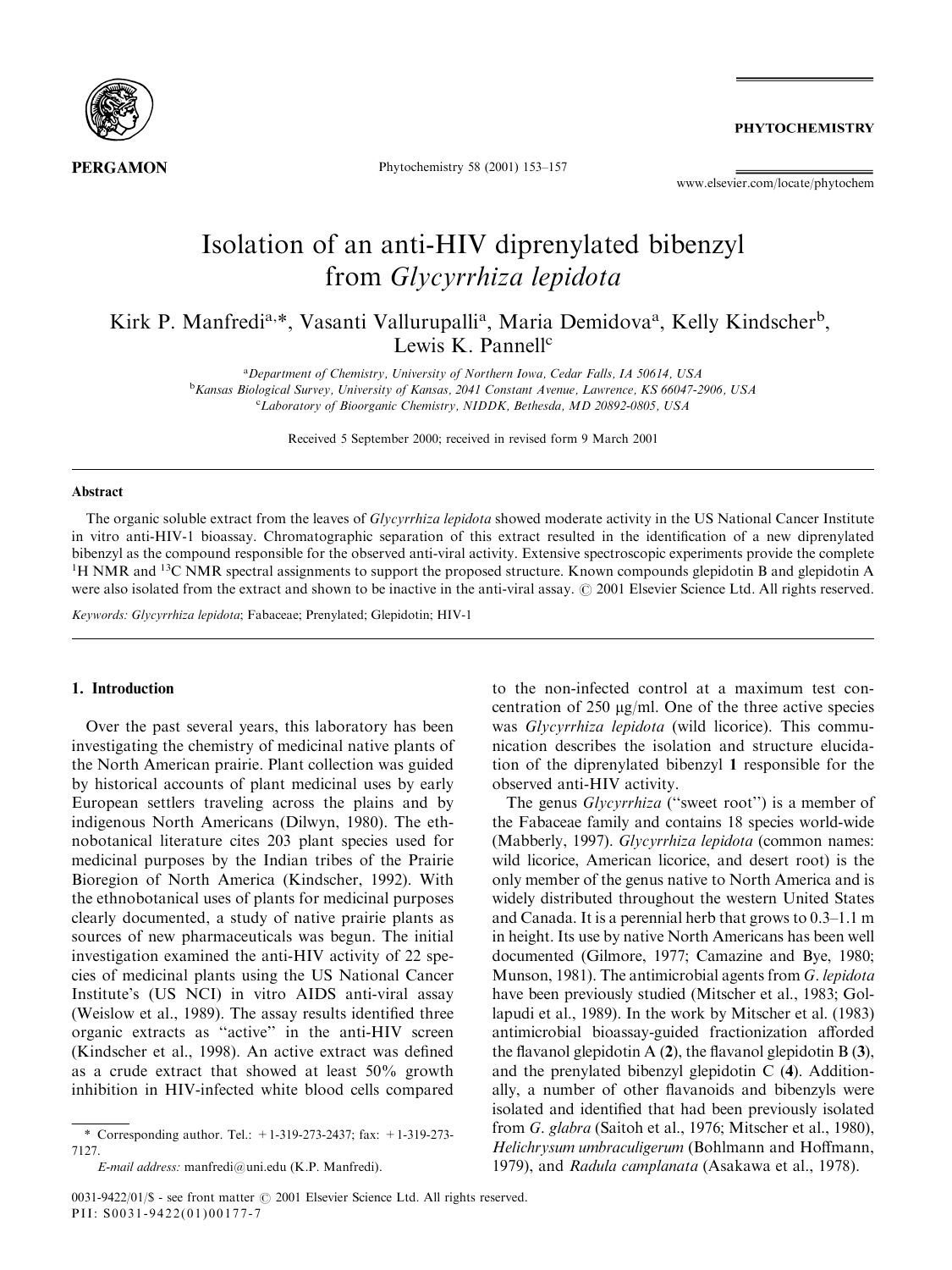# 2. Results and discussion

The dried leaves of G. lepidota were extracted with both water and  $CH_2Cl_2$ :MeOH (1:1). Both the aqueous and organic extracts were submitted for in vitro screening against HIV-1 as previously described by Wieslow et al. (1989). The water extract was inactive in the assay while the organic extract gave an  $EC_{50}$  of 30  $\mu$ g / ml in duplicate testing. Subsequent bioassay-guided fractionation (LH-20) yielded one active fraction which was then subjected to normal phase HPLC purification to yield three pure compounds.

The first eluting compound from HPLC was identified as glepidotin B (2) based on its high resolution accurate mass, <sup>13</sup>C, and <sup>1</sup>H NMR spectral characteristics. The coupling constant of 13.4 Hz and the lack of a NOE between H-2 and H-3 suggested a trans stereochemistry. The second eluting compound was identified as glepidotin A (3). Subsequent in vitro assay for anti-HIV activity showed that neither of these two compounds were responsible for the observed anti-viral activity of the parent fraction.

The third compound isolated proved to be somewhat difficult to work with. After its initial purification by HPLC and removal of solvent, spectral data (<sup>1</sup>H and<sup>13</sup>C NMR, IR and UV) could be obtained if the experiments were performed immediately after solvent removal. However, if the solvent was removed and the sample stored overnight, only about 50% would re-dissolve in the NMR solvent (CDCl<sub>3</sub> or CD<sub>3</sub>OD) the next day. The insoluble material appeared as a white film on the flask. Attempts to dissolve this material in any common solvent (e.g. DMSO, THF, H<sub>2</sub>O) failed. It was determined that if the sample was stored dry for any extended period of time (i.e. over approximately 6 h), substantial decomposition occurred and reisolation by HPLC was required with a concomitant loss of material. Eventually it was determined that the material could be stored for long periods of time in solution without decomposition. Therefore, once isolated, 1 would be quickly weighed and stored in solution  $(CDCl<sub>3</sub>)$  for subsequent experiments.

The <sup>1</sup>H NMR spectrum of 1 showed a four-proton multiplet at  $\delta$  2.82. A subsequent  ${}^{1}H-{}^{1}H$  COSY analysis showed no coupling outside the multiplet which suggested an isolated pair of non-equivalent methylene protons. This observation initially led us to believe that the compound was the earlier isolated bibenzyl 4. However, high resolution mass spectrometry indicated a molecular formula of  $C_{24}H_{30}O_3$ . This molecular formula suggested a diprenylated bibenzyl. Two prenyl groups could be identified from two methyl groups at  $\delta$  1.76 and  $\delta$  1.78 and an overlapping six-proton methyl singlet at  $\delta$  1.73 ppm thus accounting for the expected four methyl groups. The one-proton signals for the prenyl olefin triplets were at  $\delta$  5.25 and  $\delta$  5.45. There was a substantial difference between the chemical shifts of the prenyl methylene groups,  $\delta$  3.39 and  $\delta$  4.45 ppm, which suggested that one of the prenyl groups was bonded to an oxygen (Williams and Flemming, 1989). Analysis of the aromatic region of the  ${}^{1}H$  NMR 1D and  ${}^{1}H-{}^{1}H$  COSY spectra identified an isolated meta coupled spin system at  $\delta$  6.29 and  $\delta$  6.34. This suggested that one of the aromatic rings was 1,2,3,5-tetra-substituted. Four other aromatic protons appeared as a triplet at  $\delta$  7.15  $(J=7.65)$ , a *meta* coupled doublet of triplets at  $\delta$  6.78  $(J=7.65, 1.02)$ , and a pair of overlapping signals centered at  $\delta$  6.66 and  $\delta$  6.65. The signal at  $\delta$  6.66 was a poorly resolved, finely coupled triplet while the one centered at  $\delta$  6.65 appeared as an unresolved mulitplet. Careful examination of the  ${}^{1}H-{}^{1}H$  COSY identified the proton signal centered at  $\delta$  6.65 as being coupled to the triplet at  $\delta$  7.15. This implied that the proton at  $\delta$  6.66 showed only *meta* coupling. These observations suggested that this ring was *meta* disubstituted with the resonance centered at  $\delta$  6.66 corresponding to the isolated proton.

In order to establish the ring substitution patterns, a HMBC experiment was performed. Shown in Fig. 1 are the key long range correlations. Essential to establishing the structure was the correlation from the non-oxygenated prenyl methylene protons at  $\delta$  3.39 to C-1 and C-3. The oxygen-bonded prenyl methylene protons at  $\delta$ 4.45 ppm also correlated to C-3, thus establishing the ether oxygen carbon at  $\delta$  157.0. This indicated that the tetra-substituted ring had the two prenyl groups ortho to each other and a hydroxy group ortho to the nonoxygenated prenyl group. These HMBC data, in combination with the 1D proton data, established the substitution pattern for the tetra-substituted ring as shown in Fig. 1. This is also consistent with the substitution previously established for glepidotin C (4) (Gollapudi et al., 1989).

The *meta* substitution pattern on the other aromatic ring had been established from its  $^1H-^1H$  COSY spectrum. The results of the HMBC experiment confirmed the assignment of the signal at  $\delta$  6.66 to be assigned to  $H-2''$  based on its long range correlation to the hydroxyl bearing carbon at  $\delta$  155.3 (C-3<sup>n</sup>) and the bibenzyl carbon at  $\delta$  37.7 (C-1"a). The assignment of the H-6<sup> $\prime\prime$ </sup> signal at  $\delta$  6.78 was established based on its long range correlation to the same bibenzyl carbon as H-2" (C-1"a). Given in Table 1 are the complete  ${}^{1}H$ and 13C NMR spectra assignments for 1 based on the acquired HMBC,  $^{13}$ C $-$ <sup>1</sup>H HETCOR, and  $^{1}$ H $-$ <sup>1</sup>H COSY experiments.

Compound 1 is, therefore, 2-(3-methyl-2-butenyl)-3-  $O-(3-methyl-2-butenyl)-5-[2-(3-hydroxyphenyl)ethyl]-1,$ 3-benzenediol. However, Mitscher et al. (1980, 1983) have established the common name ''glepidotins'' for bibenzyls and flavanols from G. lepidota. Therefore, we refer to this compound as glepidotin D.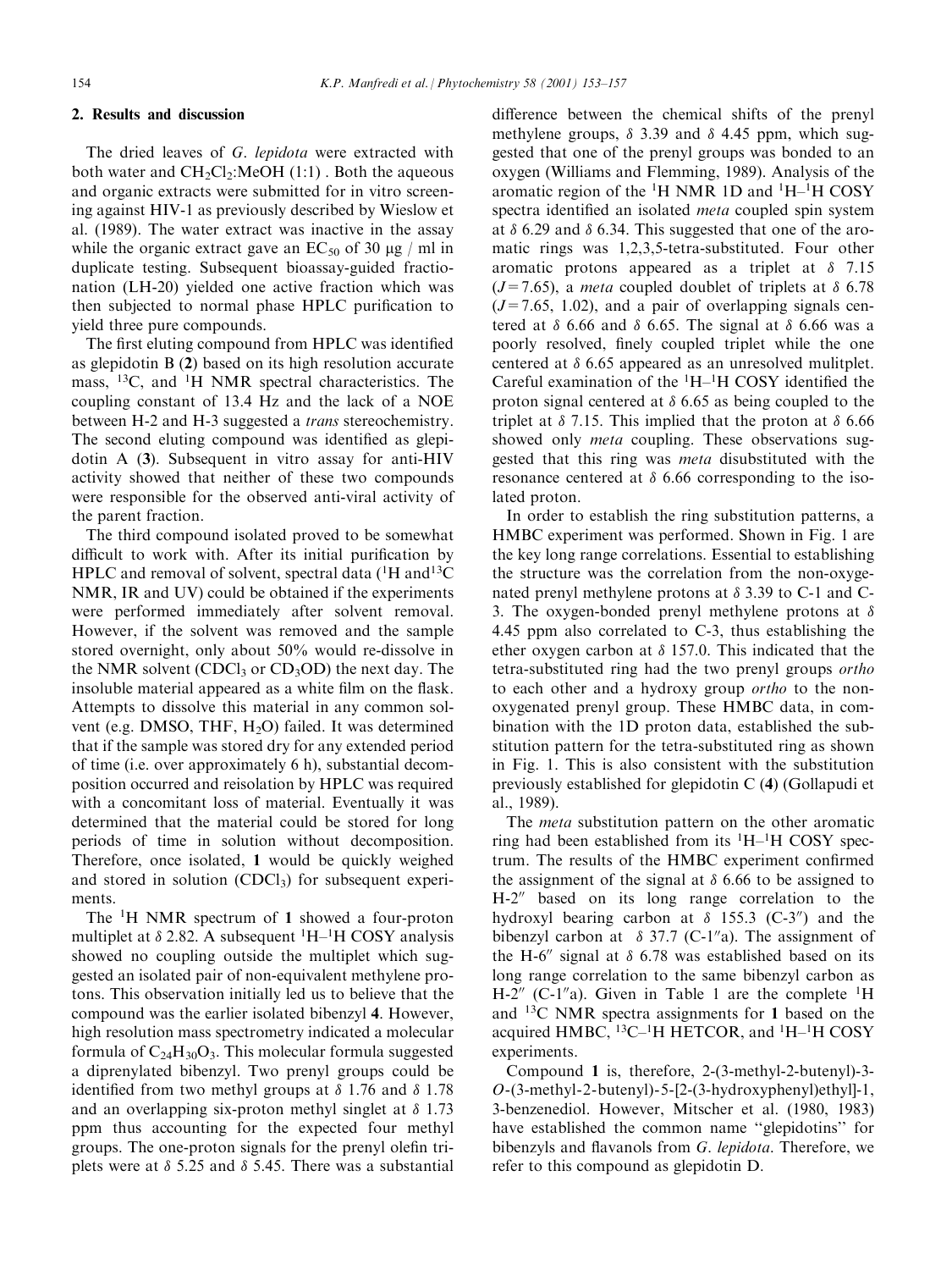

Fig. 1. Key long range HMBC correlations for 1.

# 3. Biological activity

In conjuction with the Laboratory of Drug Discovery, Research and Development (LDDRD) at the US NCI, an in vitro assay against HIV-1 was performed. Compound 1 achieved an  $EC_{50}$  of 2.0 µg/ml and an  $IC_{50}$  of 5.0  $\mu$ g/ml. The activity of 1 is a full order of magnitude greater than that of the crude extract and supports the hypothesis that the observed anti-HIV activity may solely be due to 1. We were unable to isolate any glepidotin C (4) from the plant to determine if this related compound possessed anti-viral properties. The activity associated with this compound may be suspect because of its instability. However, we have determined that it is stable for prolonged periods of time in organic solvents, but are unsure of its stabilty under the assay conditions. Because of the instability of compound 1 and its small therapuetic index (TI:  $EC_{50}/IC_{50}$ ) no further testing in the anti-viral assays is planned.

# 4. Experimental

# 4.1. General

NMR experiments were acquired on a Tecmag Aquerius (GE QE 300) at 300 or 75 MHz. The inversedetected HMBC experiment was acquired on a Varian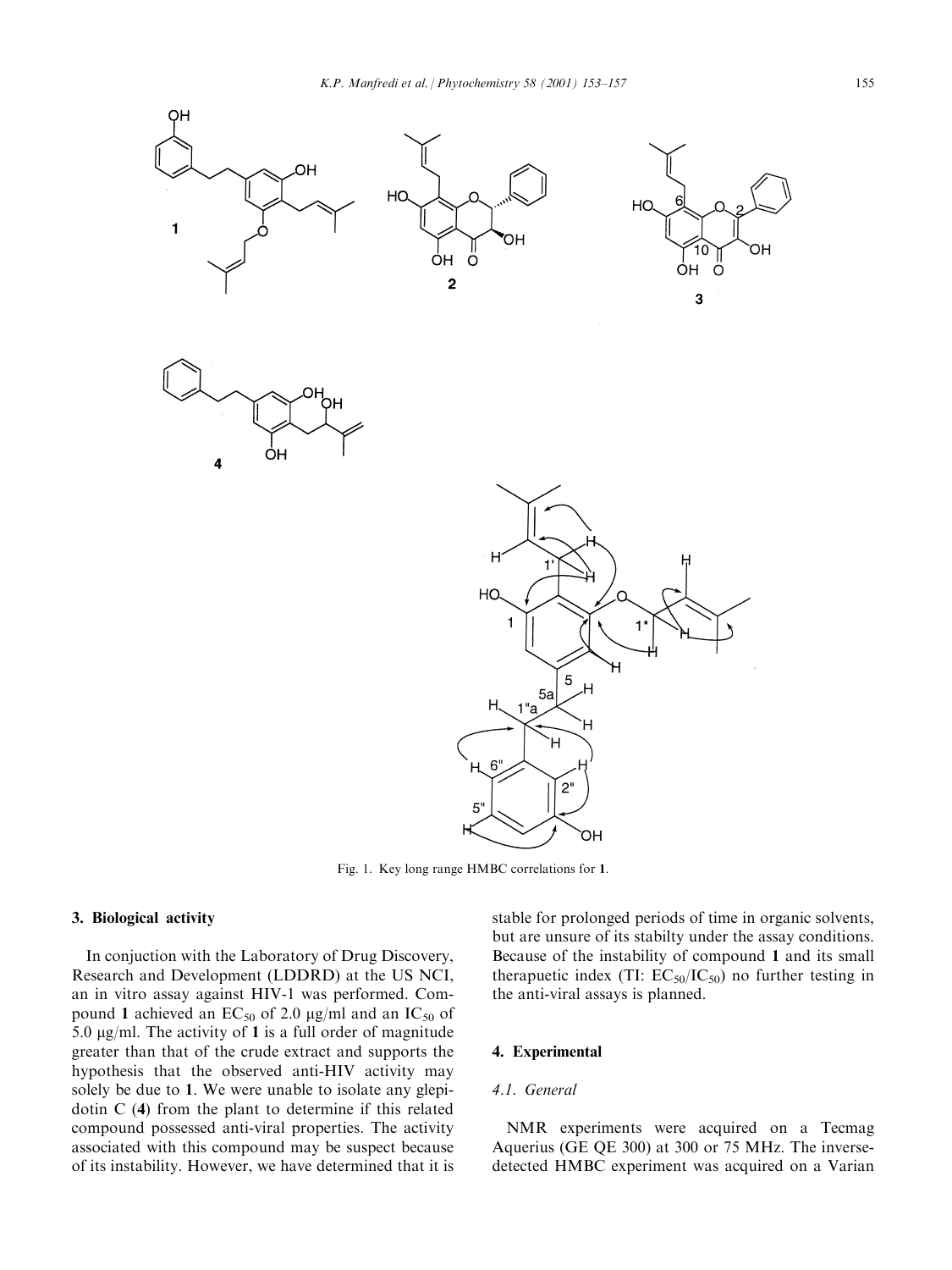Table 1 <sup>1</sup>H and <sup>13</sup>C spectral assignments for  $1$  (CDCl<sub>3</sub>)

| Carbon                   | <sup>1</sup> H (ppm, m, J) | ${}^{13}C$ (ppm) | Long range (HMBC)          |
|--------------------------|----------------------------|------------------|----------------------------|
| $\mathbf{1}$             |                            | 155.3            |                            |
| $\overline{c}$           |                            | 113.1            |                            |
| 3                        |                            | 157.0            |                            |
| $\overline{\mathcal{L}}$ | 6.29 $(d, 1.02)$           | 105.1            | 157.0, 113.1, 108.7, 37.4  |
| 5                        |                            | 141.0            |                            |
| 6                        | 6.34 $(d, 1.02)$           | 108.7            | 155.3, 113.1, 105.1, 37.4  |
| 1''                      |                            | 143.8            |                            |
| $2^{\prime\prime}$ a     | $6.66$ (dt)                | 112.8            | 155.5, 115.4, 37.7         |
| $3^{\prime\prime}$       |                            | 155.5            |                            |
| $4''$ a                  | 6.65(t)                    | 115.4            | 155.5, 112.8               |
| $5^{\prime\prime}$       | 7.15(t, 7.65)              | 129.5            | 155.5, 143.8               |
| $6^{\prime\prime}$       | $6.78$ (dt, 7.65,1.1)      | 120.9            | 115.4, 112.8, 37.7         |
| $1''a$ , 5a <sup>b</sup> | 2.82(m)                    | 37.4, 37.7       | 37.7, 37.4, 143.8,         |
|                          |                            |                  | 141.0, 108.7, 112.8, 120.9 |
| 1'                       | 3.39(d, 7.14)              | 22.3             | 157.0, 155.3, 134.1        |
| $2^{\prime}$             | 5.25(t, 7.14)              | 122.3            | 17.7, 25.8                 |
| 3'                       |                            | 134.1            |                            |
| 4', 5'                   | 1.73, 1.78 $(s)$           | 25.8, 17.8       | 134.1, 137.2, 120.2, 122.3 |
| $1*$                     | 4.45 $(t, 6.63)$           | 65.4             | 157.0, 137.2, 120.2        |
| $2*$                     | 5.45 $(t, 6.63)$           | 120.2            | 18.7, 25.8                 |
| $3*$                     |                            | 137.2            |                            |
| $4^*, 5^*$               | 1.76, 1.73 $(s)$           | 18.2, 25.8       | 134.1, 137.2, 20.2, 122.3  |
| <b>OH</b>                | 4.42 $(s, br)$             |                  |                            |
| OH                       | 4.70 (s, br)               |                  |                            |
|                          |                            |                  |                            |

<sup>a</sup> Because these signals overlapped, the coupling constants could not be determined from the 1D<sup>1</sup>H NMR spectrum at 300 MHz.

<sup>b</sup> These carbons and hydrogens could not be resolved. The long range correlations must be assigned based on the proposed structure.

VXR 500 at LDDRD at the US NCI in Frederick, Maryland. All chemical shifts are reported in ppm relative to TMS. Mass spectral data were obtained on a JOEL SX 102 mass spectrometer operating at 10 kV (NIDDK, US NIH, Bethesda, Maryland). Samples for FABMS were desorbed from a nitrobenzyl alcohol matrix using 6 keV xenon atoms. Accurate mass FAB was performed at a resolution of 10,000. IR data were acquired on a Galaxy series 2020 FT–IR spectrometer. HPLC chromatography was performed on an ISCO gradient HPLC with a ISCO V-4 UV detector. All solvents were purchased from Fisher Scientific and were HPLC grade. HPLC columns were either Altech (Econosil) or Rainin (Varian) Dynamax.

#### 4.2. Biological testing

The anti-HIV assay was carried out at LDDRD at the US NCI in Frederick, Maryland as previously described by Wieslow et al. (1989). The assay involves the killing of T4 (CD4+) lymphoid cells (CEM-SS line) by HIV-1 (RF strain). The  $EC_{50}$  is the concentration at which a compound or fraction inhibits the killing of the lymphoid cells by 50% relative to the HIV infected, nontreated lymphoid cells. The  $IC_{50}$  is a measure of the compound's or fraction's toxicity to uninfected lymphoid

cells. The growing lymphoid cells were pelleted from the growth medium, infected at a multiplicity of infection (MOI) of 0.05 at room temperature for 45 min with constant shaking. The infected cells were then diluted in the growth medium to yield a desired concentration of infected cells of 5000 cells/well after inoculation into individual wells of a 96-well microtiter plate. The extracts, fractions and compounds were dissolved in  $H_2O$ –DMSO and incubated for 6 days at 37°C. (Typically, fractions and extracts were tested at an initial concentration of 250 mg /ml and serially diluted. Pure compounds were tested at an initial concentration of 100  $\mu$ g/ml.) After incubation, cell viability and growth were measured using the XTTtetrazolium method as described. G. lepidota extract and subsequent fractions were tested through the high-flux assay lab by SAIC Frederick, PO Box B, Frederick, MD. Pure compounds were tested by Dr. Robert Gulowkoski at LDDRD. To avoid decomposition associated with 1 when stored neat, all samples were sent to LDDRD in CDCl<sub>3</sub> solutions in sealed tubes.

#### 4.3. Plant material

G. lepidota was collected and identified by Hillary Loring at a location 1 km west and  $0.5$  km north of Brookville, KS. Plant identification follows the Flora of the Great Plains (Great Plains Flora Association, 1986). A voucher specimen is archived at the R.L. McGregor Herbarium at the University of Kansas.

## 4.4. Extraction and isolation

The air-dried leaves and stems of  $G$ . *lepidota* (500 g) were chopped into small pieces and covered with  $CH<sub>2</sub>Cl<sub>2</sub>:MeOH$  (1:1) for 24 h. The solvent was then removed and the plant material covered with MeOH. After another 24 h, this MeOH extract was added to the  $CH<sub>2</sub>Cl<sub>2</sub>:MeOH$  extract and the solvent removed at reduced pressure. The plant material was then extracted with  $H<sub>2</sub>O$  and freeze-dried. Small samples of the organic and aqueous extract were submitted for HIV testing. All activity was associated with the organic phase ( $EC_{50}$ = 30  $\mu$ g/ml). The crude organic extract (5.4 g) was dissolved in MeOH (100 ml) and  $H_2O$  (10 ml). This suspension was then extracted with three aliquots (50 ml each) of hexane, which was removed at reduced pressure to give a residue (1.0 g). Water was then added to the aqueous layer to bring the total  $H_2O$  content to 20% and then extracted with CCl<sub>4</sub> which was removed at reduced pressure to give extract  $(1.8 \text{ g})$ .  $(CCl_4$  extraction has now been eliminated in our lab due to environmental concerns.) Water was then added to the aqueous layer to bring the total concentration to 30%, and extracted with CHCl<sub>3</sub> to give a residue  $(0.90 \text{ g})$ . The methanol was then removed from the aqueous layer under reduced pressure and the subsequent water layer